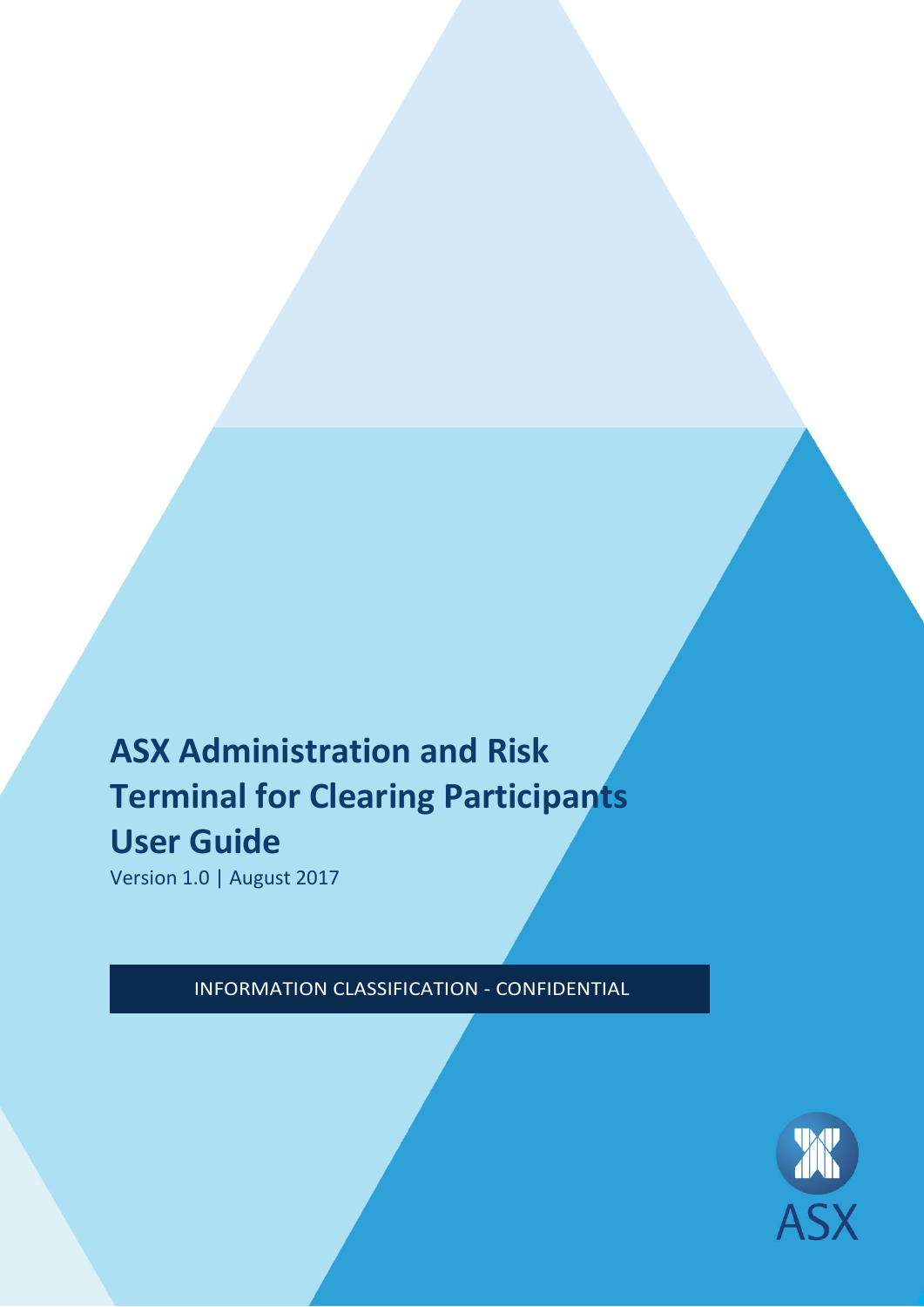# **Contents**

| 1. |      |        |  |  |  |  |
|----|------|--------|--|--|--|--|
|    | 1.1. |        |  |  |  |  |
|    |      |        |  |  |  |  |
|    | 1.2. |        |  |  |  |  |
|    | 1.3. |        |  |  |  |  |
| 2. |      |        |  |  |  |  |
|    | 2.1. |        |  |  |  |  |
|    | 2.2. |        |  |  |  |  |
|    | 2.3. |        |  |  |  |  |
|    | 2.4. |        |  |  |  |  |
|    | 2.5. |        |  |  |  |  |
|    |      | 2.5.1. |  |  |  |  |
|    |      | 2.5.2. |  |  |  |  |
|    |      | 2.5.3. |  |  |  |  |
|    |      | 2.5.4. |  |  |  |  |
|    |      | 2.5.5. |  |  |  |  |
|    | 2.6. |        |  |  |  |  |
|    |      | 2.6.1. |  |  |  |  |
|    |      | 2.6.2. |  |  |  |  |
|    | 2.7. |        |  |  |  |  |
|    |      | 2.7.1. |  |  |  |  |
|    |      |        |  |  |  |  |
|    |      | 2.7.3. |  |  |  |  |
|    |      | 2.7.4. |  |  |  |  |
| 3. |      |        |  |  |  |  |
|    | 3.1. |        |  |  |  |  |
| 4. |      |        |  |  |  |  |
|    | 4.1. |        |  |  |  |  |

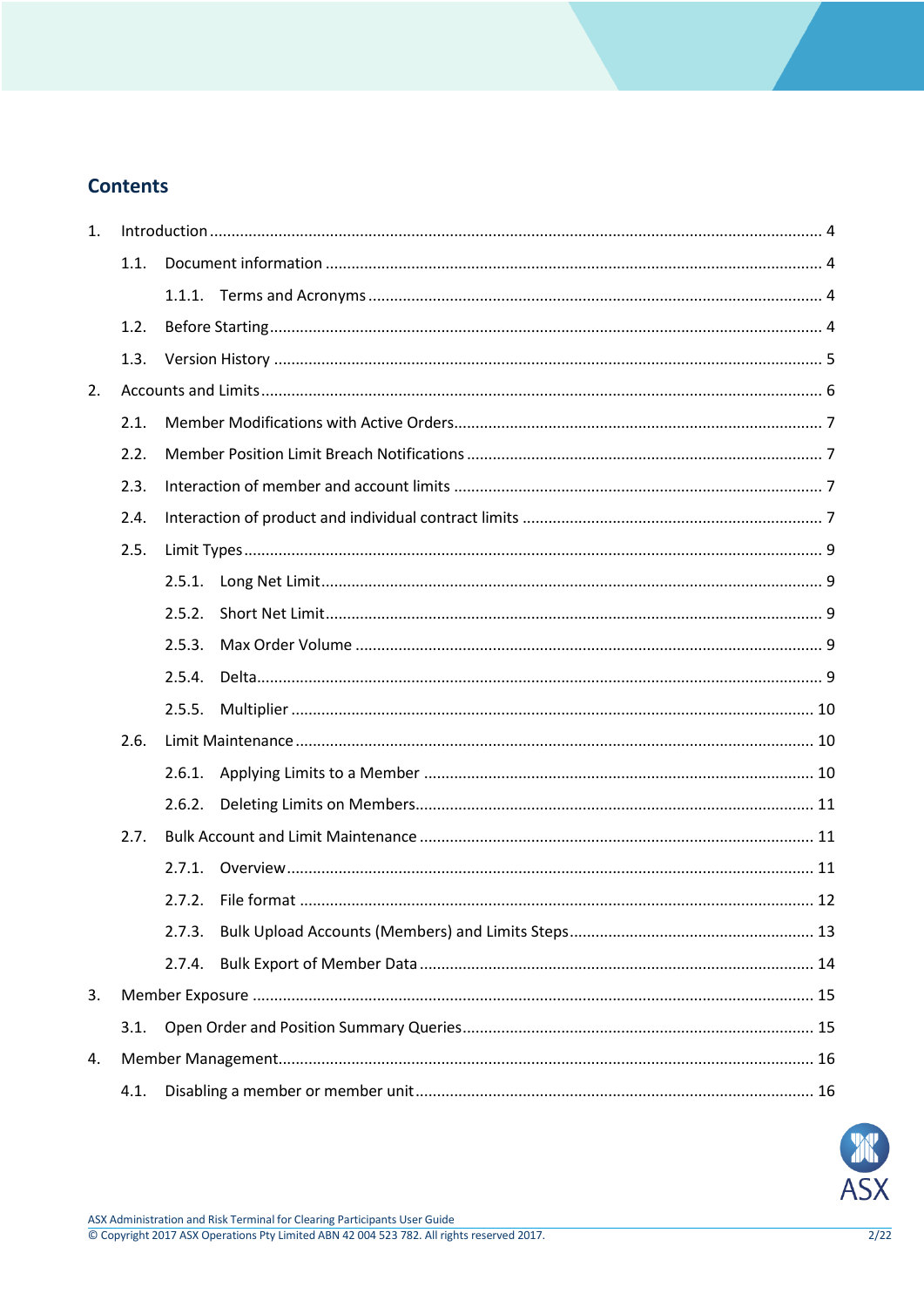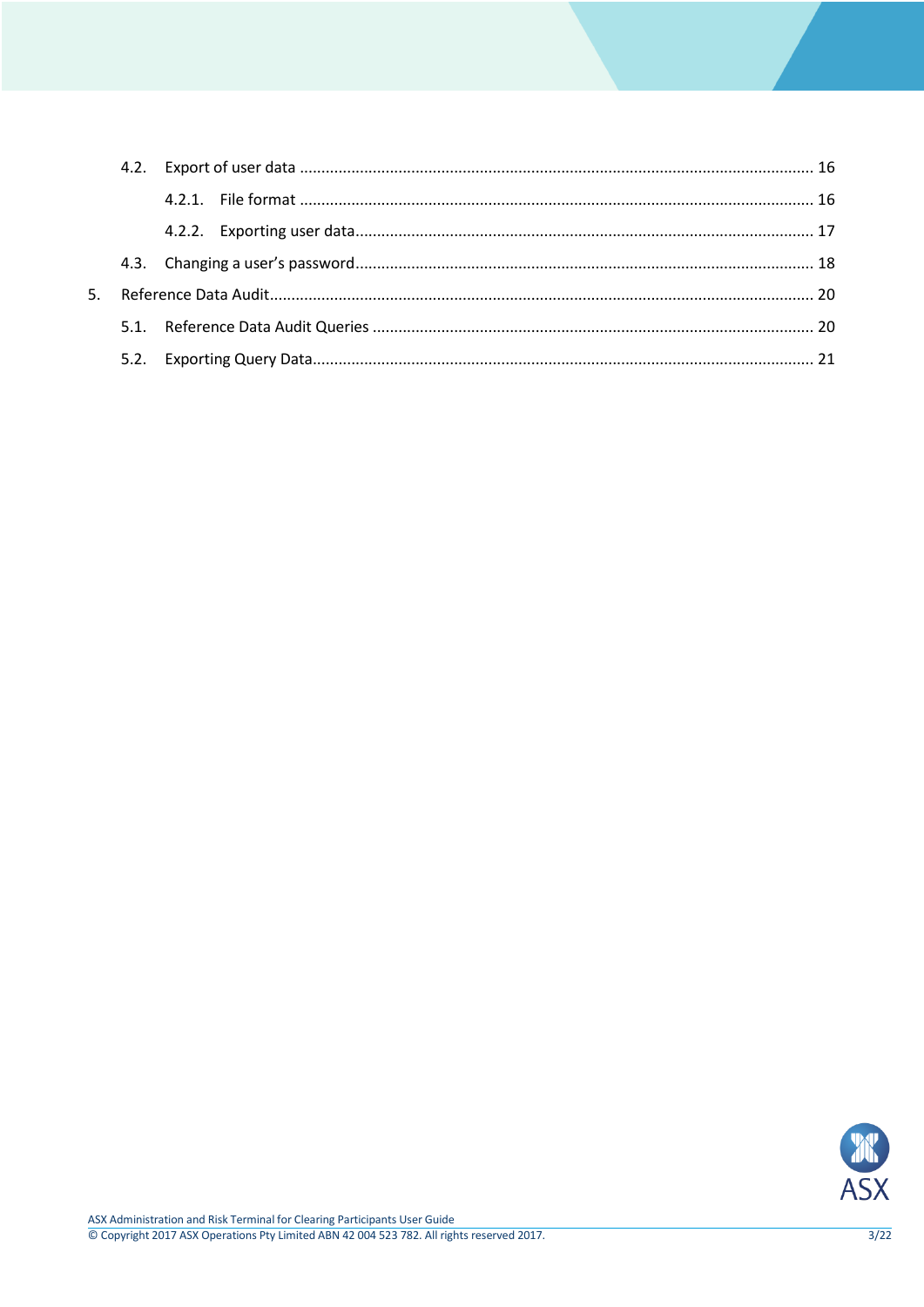# <span id="page-3-0"></span>**1. Introduction**

The Australian Securities Exchange (ASX) provides clearing participants with an independent terminal interface for access to the New Trading Platform for the ASX 24 market. The ASX Administration and Risk Terminal for Clearing participants (ART-C) is designed to provide participants with a greater level of administration and help with minimising risk exposure for their members. This service is available on an optin basis for clearing participants who have guarantor clearing arrangements with ASX 24 trading participants. Clearing participants wishing to take greater control of pre-trade risk controls over their guarantor trading participants should contact their ASX account manager. Default limits will continue to apply to trading participants with no assigned clearing participants in NTP.

ART-C provides participants these abilities:

- Setup and administration of member limits
- Ability to view exposure at individual member level at any time
- Member management ability to disable a member

## <span id="page-3-1"></span>1.1. Document information

This document describes:

- The functionality provided to manage various risk elements
- How to use the ART-C terminal to apply the functionality

#### <span id="page-3-2"></span>*1.1.1. Terms and Acronyms*

| Term / Acronym | <b>Description</b>                                         |
|----------------|------------------------------------------------------------|
| ART-C          | Administration and Risk Terminal for Clearing participants |
| <b>PTRM</b>    | Pre-trade risk management                                  |

## <span id="page-3-3"></span>1.2. Before Starting

To logon to ART-C, participants need to use the logon details provided by Trading Operations.

When ART-C is first opened the Member Admin perspective is displayed. To maintain *Pre Trade Risk Management* (PTRM) features such Member Limits, the PTRM perspective is used. If the PTRM perspective label is not shown, it can be shown as follows:

1. Click the *Open Perspective* icon.

This opens the *Open Perspective* screen.

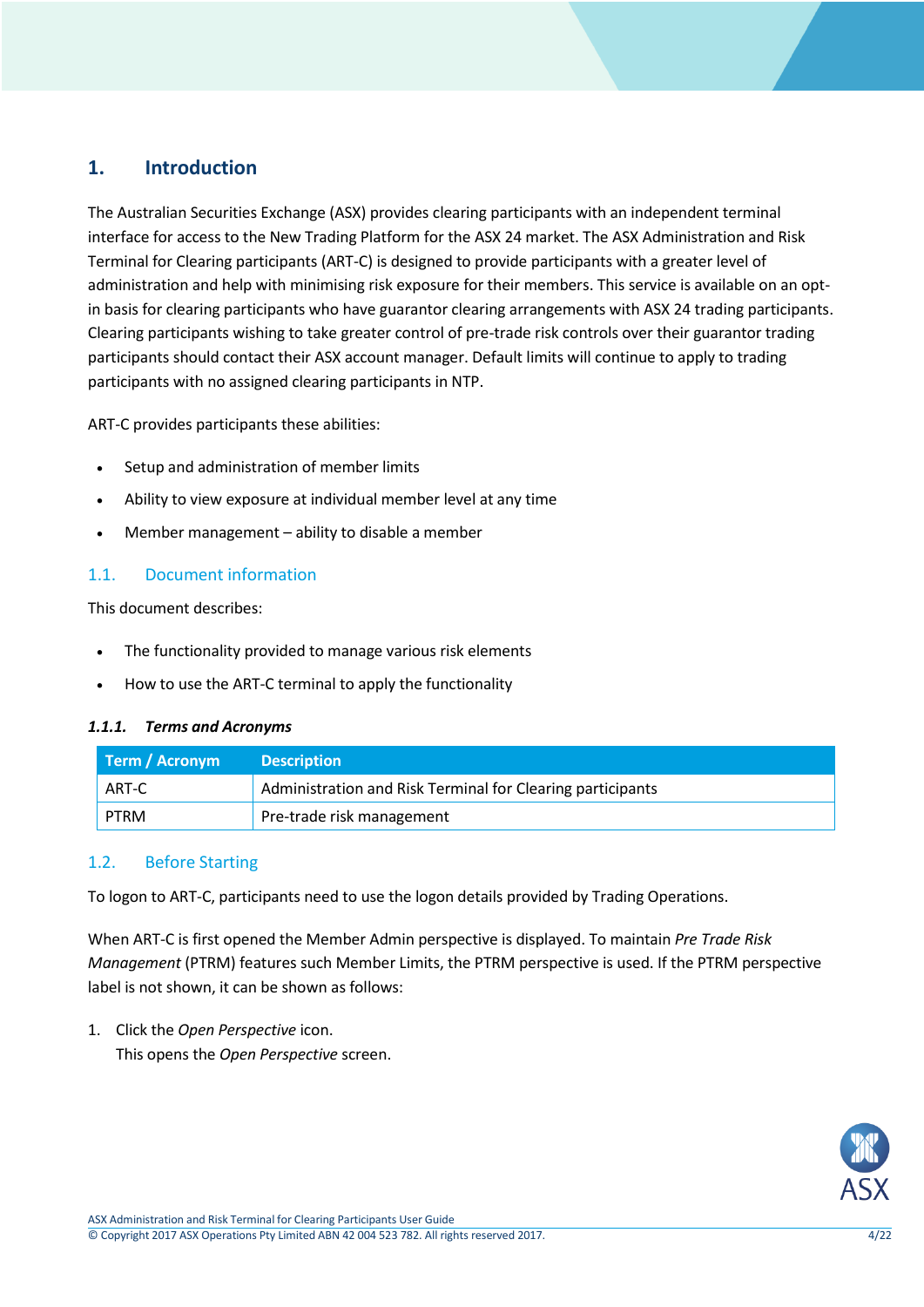| 喩問◆▼☆▼<br>Member Admin<br>邼<br><b>A</b> Trading Protection Limits <b>C.</b> Particinant Management &<br><b>Open Perspective</b><br><b>Trading Participants</b><br>Member Group: Members<br><b>Participants</b><br>Members<br>> 5 | File Edit Reference Data Audit Window Help |  |
|----------------------------------------------------------------------------------------------------------------------------------------------------------------------------------------------------------------------------------|--------------------------------------------|--|
|                                                                                                                                                                                                                                  |                                            |  |
|                                                                                                                                                                                                                                  |                                            |  |
|                                                                                                                                                                                                                                  |                                            |  |
|                                                                                                                                                                                                                                  |                                            |  |
|                                                                                                                                                                                                                                  |                                            |  |
|                                                                                                                                                                                                                                  |                                            |  |
|                                                                                                                                                                                                                                  |                                            |  |

2. Select **PTRM** and click **OK**.

| X<br>▭<br><b>O</b> Open Perspective         |
|---------------------------------------------|
| 参 Member Admin (default)<br><b>III</b> PTRM |
| Show all                                    |
| Cancel<br>OK                                |

This opens the *PTRM* frame with the *Exposure* and *Account Admin for Clearing member* views.

| $\bullet$                                            | ASX Admin Terminal - MUNRO S - NTP 275 v2.0.3-20170703175747-SNAPSHOT@QXTEDA275 -                                 | $ -$<br>×     |
|------------------------------------------------------|-------------------------------------------------------------------------------------------------------------------|---------------|
| File Edit Reference Data Audit Window Help           | <b>Rectangular Snip</b>                                                                                           |               |
| 日 参Member Admin   in PTRM   ■ 日 수 ▼ ウ ▼              |                                                                                                                   |               |
| Account Admin for Clearing member 23 <b>Exposure</b> |                                                                                                                   | Revert $\Box$ |
| <b>Members</b>                                       | <b>Products</b>                                                                                                   |               |
| <b>DMC</b>                                           | $\circledcirc$ All $\circlearrowright$ With values $\circlearrowright$ Without values $\, \mid$ Enter filter text |               |
| <b>PSO</b>                                           | Long Net Li Short Net Li Max Order<br>Multiplier<br>Product<br>Delta                                              |               |
|                                                      |                                                                                                                   |               |
|                                                      |                                                                                                                   |               |
|                                                      |                                                                                                                   |               |

# <span id="page-4-0"></span>1.3. Version History

This document has been revised according to the table below:

| <b>Version</b> | <b>Date</b> | <b>Comment</b>  |
|----------------|-------------|-----------------|
| V1.0           | Aug 2017    | Initial version |

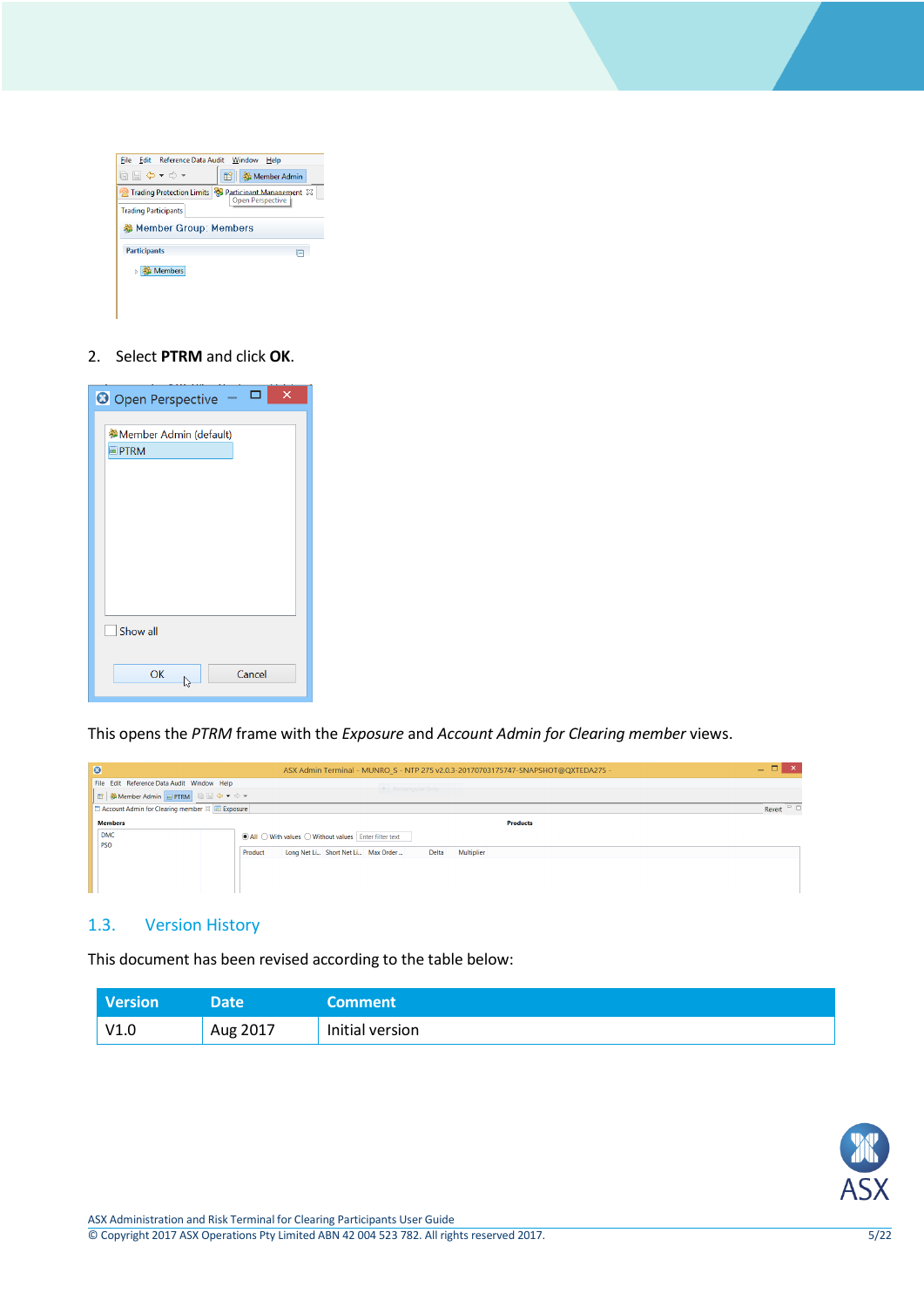# <span id="page-5-0"></span>**2. Accounts and Limits**

Exposure in products can be limited for a member using position related settings called limits. Product limits are **mandatory**.

Limits can be set at a product level for example on the ASX 90 Day Bank Bills (IR) contracts. Selected products can also have limits set at the future level, in addition to, or instead of at the product level. For example, limits could be set on IR and/or IRH0. Limits set must be applied to a member to be effective. It is mandatory to set limits on products to be able to trade them, but it is not mandatory to set limits for individual futures. As product-level limits are netted across all contract expiries, the purpose of setting limits for outright futures is to manage exposure to the futures curve.

**Note**: Initial upload by file of future level limits is required for the limits to display in the terminal  $\bigcirc$ 

Position limits are reset to zero at the end of each trading date.

An example of the Account Admin for Clearing member page is shown below.

| ☺                                                                        |                                                        | <b>ASX Admin Terminal - MUNR</b> |
|--------------------------------------------------------------------------|--------------------------------------------------------|----------------------------------|
| Edit Reference Data Audit Window Help<br>File                            |                                                        |                                  |
| 喩圖◆▼◇▼<br>Member Admin <b>I</b> I PTRM<br>畔                              |                                                        |                                  |
| $\Box$ Account Admin for Clearing member $\mathbb{X}$<br><b>EXposure</b> |                                                        |                                  |
| <b>Members</b>                                                           |                                                        |                                  |
| <b>DMC</b>                                                               | $\odot$ All $\odot$ With values $\odot$ Without values | Enter filte                      |
| <b>PSO</b>                                                               | Product                                                | Long Net Limit Short Net Lir     |
|                                                                          | AA / S&P/ASX 200                                       | 1000000.00<br>1000000.           |
|                                                                          | AF / S&P/ASX 200                                       | 1000000.<br>1000000.00           |
|                                                                          | AM / ASX Mini SPI                                      | DO.<br>×                         |
|                                                                          | AP / ASX SPI 200 I                                     | Ø<br>DO.                         |
|                                                                          | AR / S&P/ASX 200                                       | 00.<br>Long net limit            |
|                                                                          | BB / ASX 90 Day N                                      | 00.<br>1000000                   |
|                                                                          | BN / NSW Base Lo                                       | bo.<br>Short net limit           |
|                                                                          | BQ / QLD Base Loa                                      | DO.                              |
|                                                                          | BS / SA Base Load                                      | 1000000<br>b0.                   |
|                                                                          | BV / VIC Base Load                                     | Max order volume<br>bo.          |
|                                                                          | EA / Otahuhu Base                                      | DO.<br>9999                      |
|                                                                          | EB / Otahuhu Base                                      | b0.<br><b>Delta</b>              |
|                                                                          | EC / Otahuhu Peak                                      | b0.<br>$\mathbf{1}$              |
|                                                                          | ED / Otahuhu Base                                      | bo.<br><b>Multiplier</b><br>DO.  |
|                                                                          | EE / Benmore Base<br>EF / Benmore Base                 | 1<br>00.                         |
|                                                                          | EG / Benmore Pea                                       | bo.                              |
|                                                                          | EH / Benmore Bas                                       | DO.<br>Close                     |
|                                                                          | EN / NSW Base Lo                                       | 00.                              |
|                                                                          | EO / Renewable En                                      | roooo00.<br>roooooo.oo           |

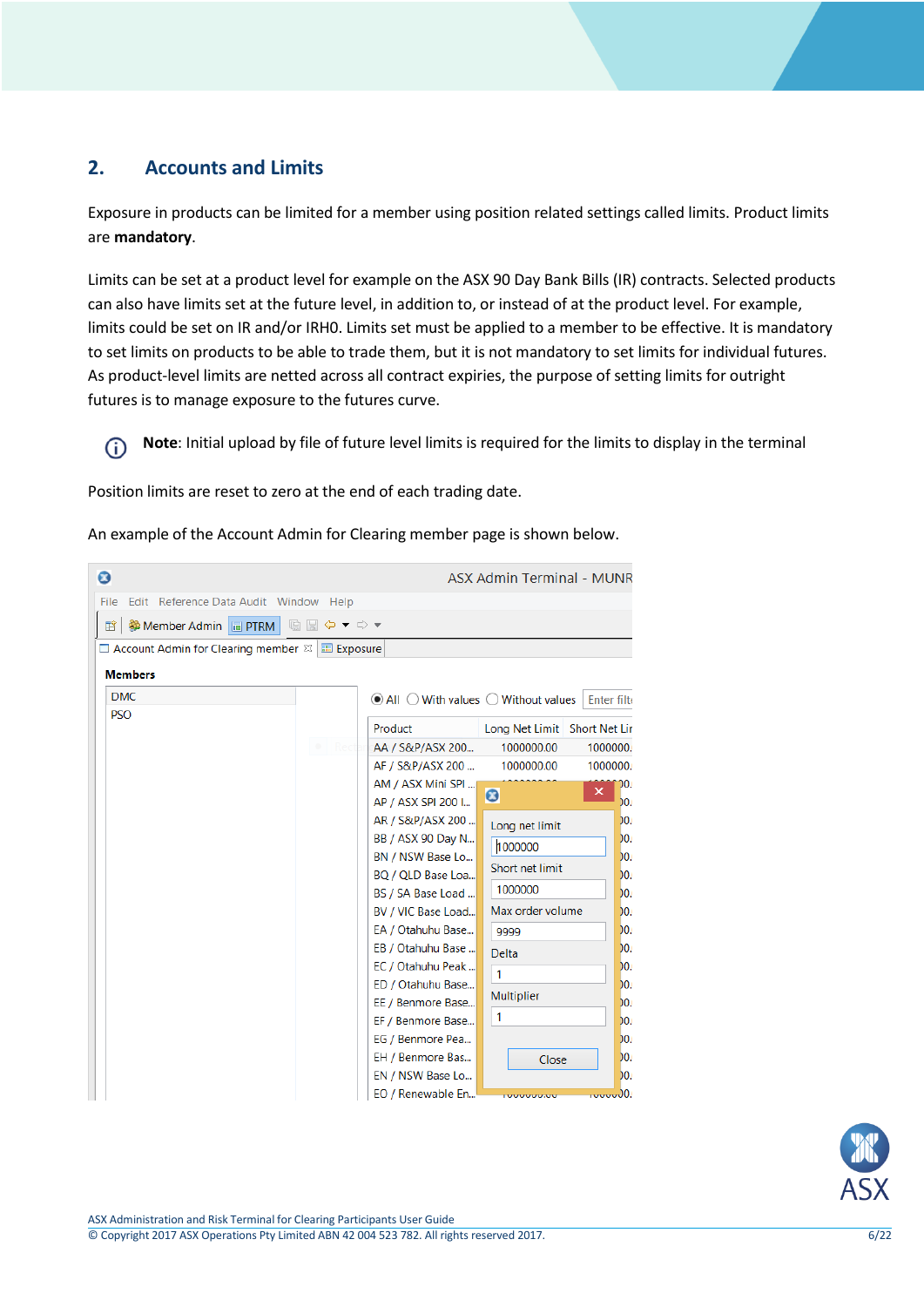# <span id="page-6-0"></span>2.1. Member Modifications with Active Orders

The following behaviour applies:

- Modification of any member parameter will not apply to any active orders.
- It is not recommended to add or delete PTRM limits on individual futures for members with existing positions during the trading session. Exposure may not reflect the actual position until the next trading business date.

## <span id="page-6-1"></span>2.2. Member Position Limit Breach Notifications

A notification will be sent to the sessions who are hitting their 75% and 90% member position limits via the PartyRiskLimitsReport (CM) FIX message.

A lower limit warning message will be sent for orders which are within the 75-90% limit range and a higher limit warning message will be sent for orders within the 90-100% range. A warning message will be sent to the session placing the order for every order placed within those thresholds (75-100% range), not just the initial order that moves the member position limit over 75 or 90%.

If an order simultaneously breaches multiple thresholds, only one notification will be sent. Examples of this are breaching the lower and upper thresholds, or a spread order breaching both long and short limits.

Any order which would breach the member position limit will be rejected.

## <span id="page-6-2"></span>2.3. Interaction of member and account limits

Member and account limits are assessed independently of each other and an order can be rejected by exceeding limits set on either level. Although it is possible for the trading member to create account limits that would in aggregate be higher than the limits set for the trading member by their clearer, it will not be possible to exceed the exposure set by the clearer. Product limits are **mandatory** on both trading member and account levels**.** 

# <span id="page-6-3"></span>2.4. Interaction of product and individual contract limits

Long net, short net and max order volume limits can be set at the product level and also at the future level. The logic for calculating the position is the same in both cases. In the case where limits are set for both a product and an individual tradeable instrument, the interaction is as follows:

 Orders in a future are validated only against the limits set for the outright. They will not affect position set at the product level

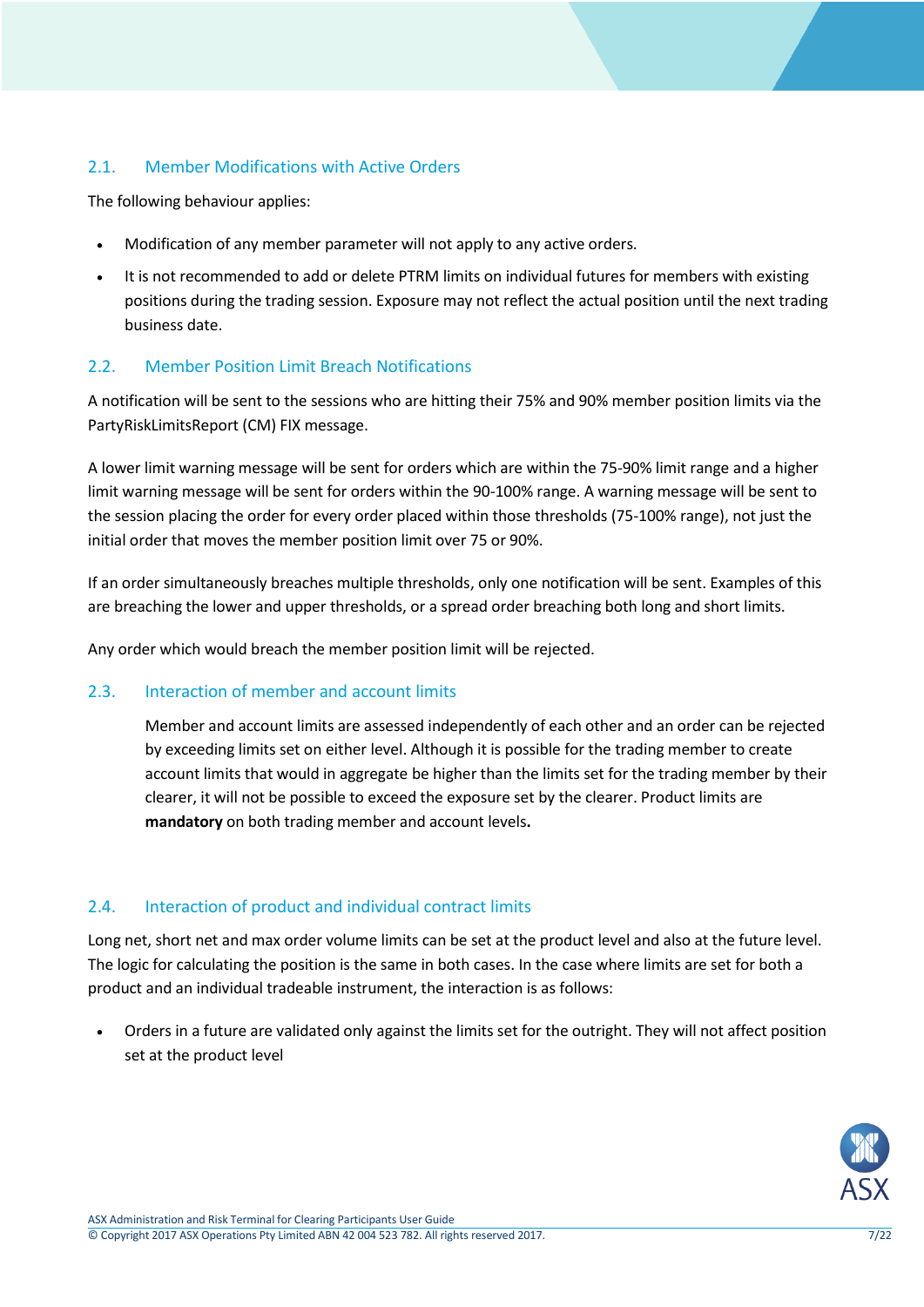If an outright contract in a spread has a limit set, the system will validate that leg. Any breach of a position will cause the order to be rejected

Consider the following scenario where limits are set at both the product and outright contract level:

## **IR Product**

| <b>Limit</b>     | <b>Value</b> |
|------------------|--------------|
| Long Net         | 10000        |
| <b>Short Net</b> | 10000        |
| Max Order Volume | 50           |
| Delta            | 0.1          |
| Multiplier       | 0.5          |

#### **IRH7**

| Limit            | <b>Value</b> |
|------------------|--------------|
| Long Net         | 100          |
| <b>Short Net</b> | 100          |
| Max Order Volume | 75           |

## **IRM7**

| Limit            | <b>Value</b> |
|------------------|--------------|
| Long Net         | 100          |
| <b>Short Net</b> | 100          |
| Max Order Volume | 75           |

## **The following orders will be validated solely against product limits**

- Order in IRH70095000C Options are validated against product, so even though there is limit for the underlying (IRH7) this will not be used. One tenth (0.1) of the order volume will be counted against the relevant long/short limit.
- Order in IRH8 No limits for this outright contract, therefore the product limit is applied
- Order in IRH8U8 no limits for either of the outright legs, therefore the product limit is applied

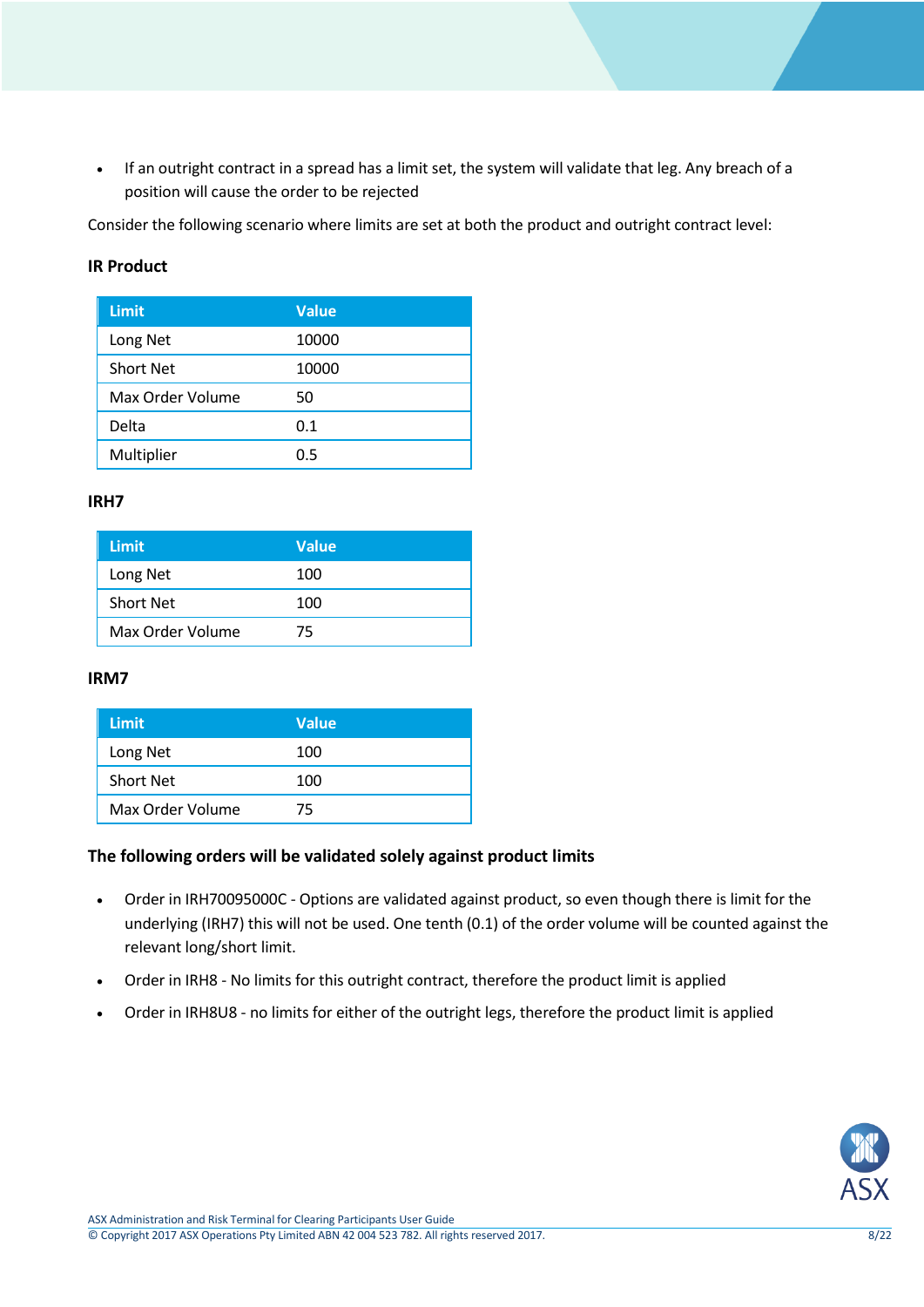# **The following orders will be affected by outright contract limits**

- Order in IRH7 validated against IRH7 limits. The maximum long and short position is 100, lower than the product level. Maximum order value is higher, at 75
- Order in IRH7M7 validated against IRH7 and IRM7 limits
- Order in IRH7H8 IRH7 is validated against contract level. IRH8 is validated against IR product limits, as no limits defined for IRH8

## <span id="page-8-0"></span>2.5. Limit Types

A number of different limits can be set. Long net limit, short net limit and max order volume can be set at both product and future level. Delta and Multiplier only apply to product level. These limits are described in the following sections.

#### <span id="page-8-1"></span>*2.5.1. Long Net Limit*

The aggregate sum of quantities on working buy orders and the long position of traded quantity so far at the current point in time. The traded position is calculated by netting against the sell trades, but the working buy orders are not netted against working sell orders.

**Example:** The Long Net Limit is 50. The user has completed 5 buy trades at quantities 2, 25, 14, 5, 7, sum of 53, and 2 sell trades of 10 and 25, sum of 35. The long position is 18 (53-35). There are 2 buy orders at quantity of 5 each, so the current Long Net Limit calculation is 28. The user can therefore place a further aggregate quantity of 22 in buy orders. Note that any working sell orders were ignored.

#### <span id="page-8-2"></span>*2.5.2. Short Net Limit*

The aggregate sum of quantities on working sell orders and the short position of traded quantity so far at the current point in time. The traded position is calculated by netting against the buy trades, but the working sell orders are not netted against working buy orders.

#### <span id="page-8-3"></span>*2.5.3. Max Order Volume*

The limit on quantity for a single order, with a system-enforced maximum of 9999.

#### <span id="page-8-4"></span>*2.5.4. Delta*

The Delta option is a factor that can be applied to reduce the position weighting of option positions. They reflect the weighting they have on the overall product position. Acceptable values are between 0 and 1 with a default of 1.

Delta can only be applied to a product, not a future. Any value other than 1 will not be saved.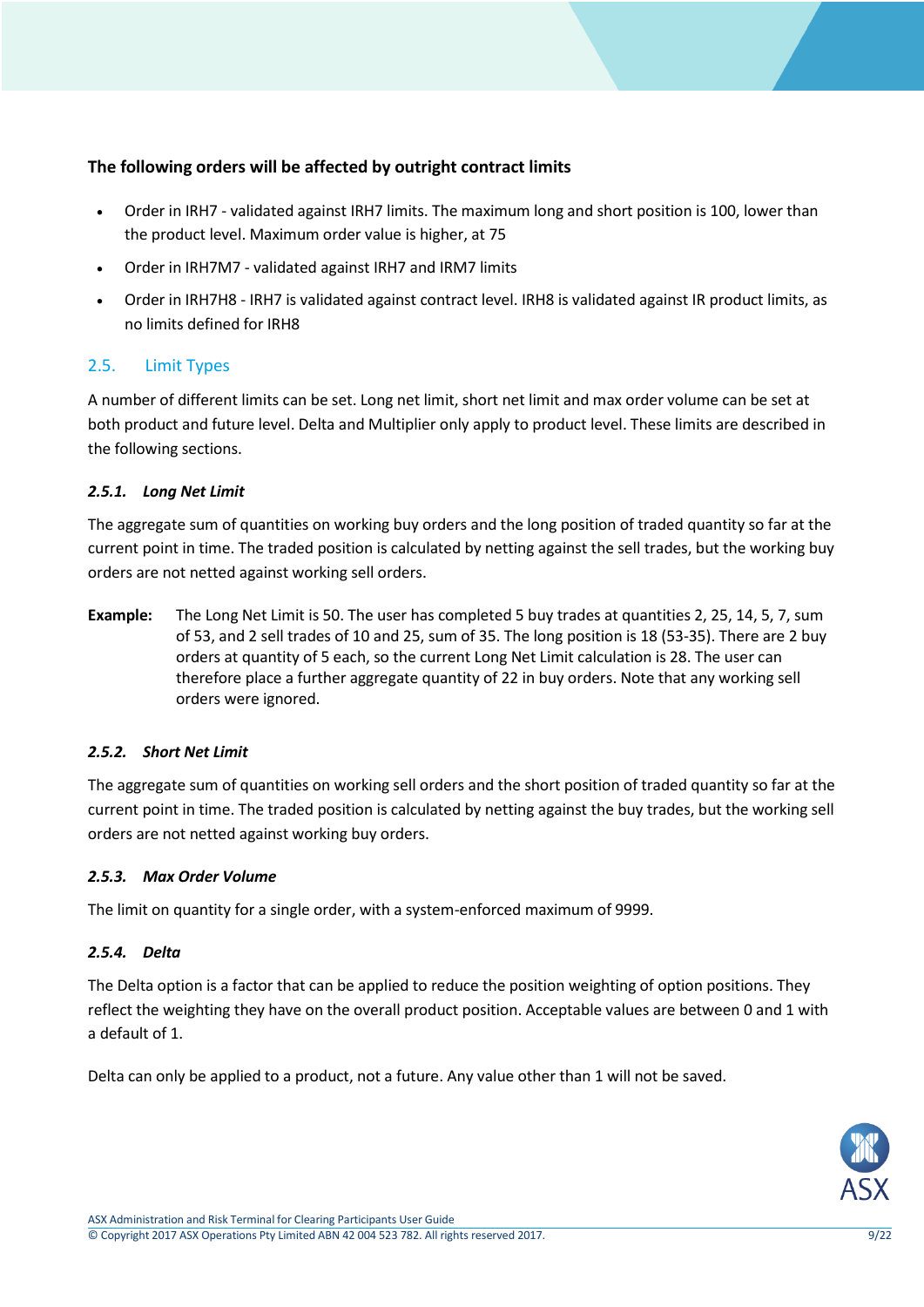<span id="page-9-0"></span>**Example:** With a Delta of 0.2 an option order of 100 will add 20 to the position (100 x 0.2 = 20).

#### *2.5.5. Multiplier*

The multiplier is a factor that can be applied to overall product positions in 1:1 intra-commodity spreads. Acceptable values are between 0 and 1, with a default of 1.

Multiplier can only be applied to a product, not a future. Any value other than 1 will not be saved.

**Example:** With a multiplier of 0.5 an intra-spread order of 10 will add 5 to the position (10 x 0.5 = 5).

**Note**: Positions are calculated taking into account the working orders and the executed trades. G

## <span id="page-9-1"></span>2.6. Limit Maintenance

Limits can be applied by using the relevant screens within the terminal. They can also be applied by uploading a file.

#### <span id="page-9-2"></span>*2.6.1. Applying Limits to a Member*

To apply a limit to a member:

1. Select the required member.



2. Double-click the required product from the product column.

| <b>Members</b> |  |                                                    |             |
|----------------|--|----------------------------------------------------|-------------|
| <b>DMC</b>     |  | $\odot$ All $\bigcirc$ With values $\bigcirc$ With |             |
| <b>PSO</b>     |  |                                                    |             |
|                |  | Product                                            | Long No     |
|                |  | AA / S&P/ASX 200                                   | 1000        |
|                |  | AF / S&P/ASX 200                                   | <b>1000</b> |
|                |  | AM / ASX Mini SPI                                  | 1000        |

3. If there are existing limits, these will be displayed and can be modified. If limits have not been set long net, short net and max order values will be empty. Enter the required values. See *[2.5](#page-8-0)* [Limit Types](#page-8-0) for information on each parameter

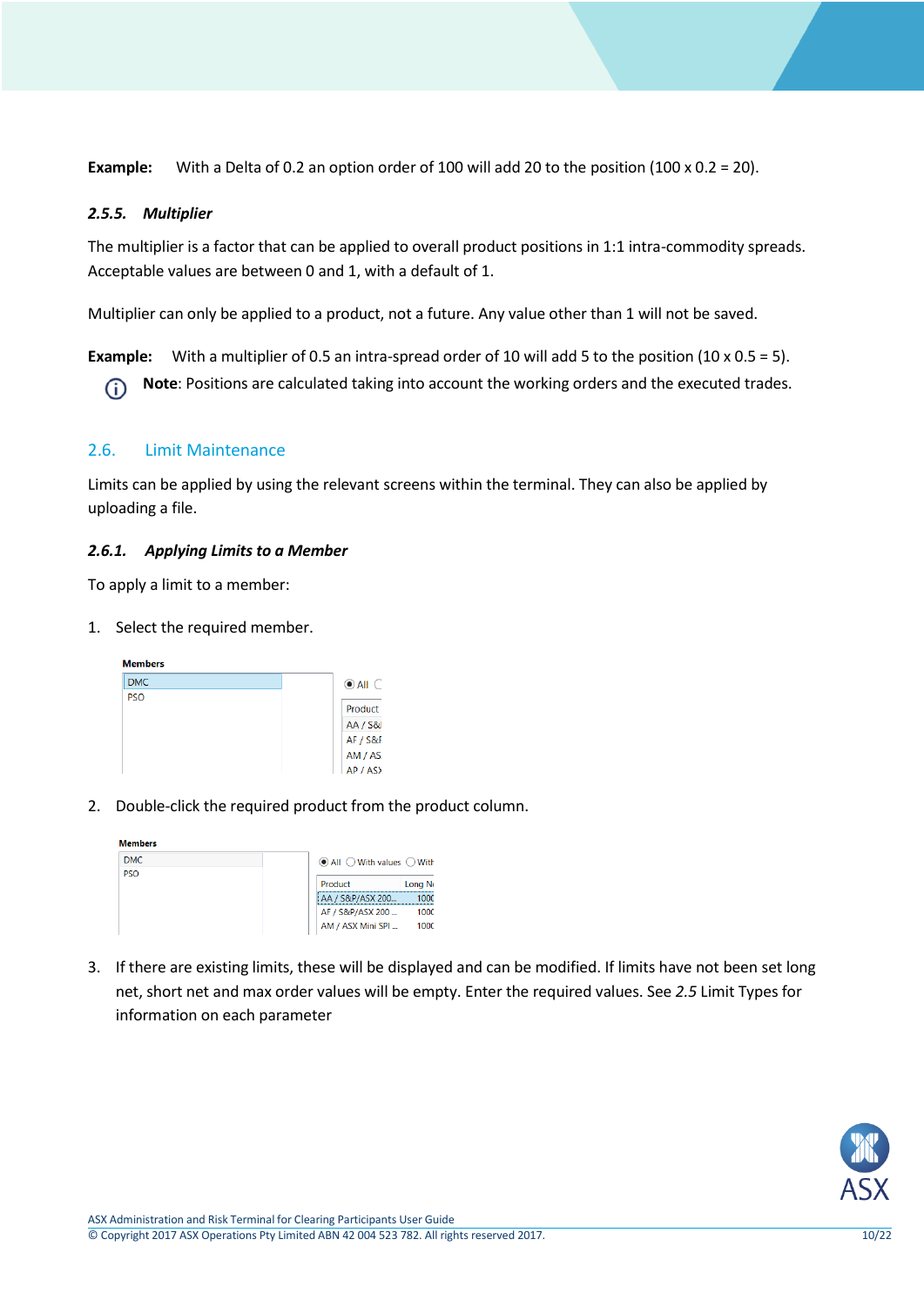| ×                |
|------------------|
| Long net limit   |
| 10000            |
| Short net limit  |
| 10000            |
| Max order volume |
| 1000             |
| Delta            |
| 1                |
| Multiplier       |
| 1                |
| Close            |

- 4. If setting limits for a product, enter the required values in the Delta and Multiplier fields. For limits at future level, leave the values as 1. Click on **Close**.
- 5. Click **Save**.

The member is deselected when saved. Clicking back on it shows the current values.

#### <span id="page-10-0"></span>*2.6.2. Deleting Limits on Members*

To delete limits on members:

- 1. Select the required member.
- 2. Right-click on the required product and select **Delete.**  Alternatively, select **Delete** on your keyboard.



- 3. Click **Save**.
- 4. Click the updated member.

Once the updated member has been selected again, the product limit values are removed.

#### <span id="page-10-1"></span>2.7. Bulk Account and Limit Maintenance

#### <span id="page-10-2"></span>*2.7.1. Overview*

PTRM provides users with the option of importing and exporting member limits data using a simple file format. A sample import file is:

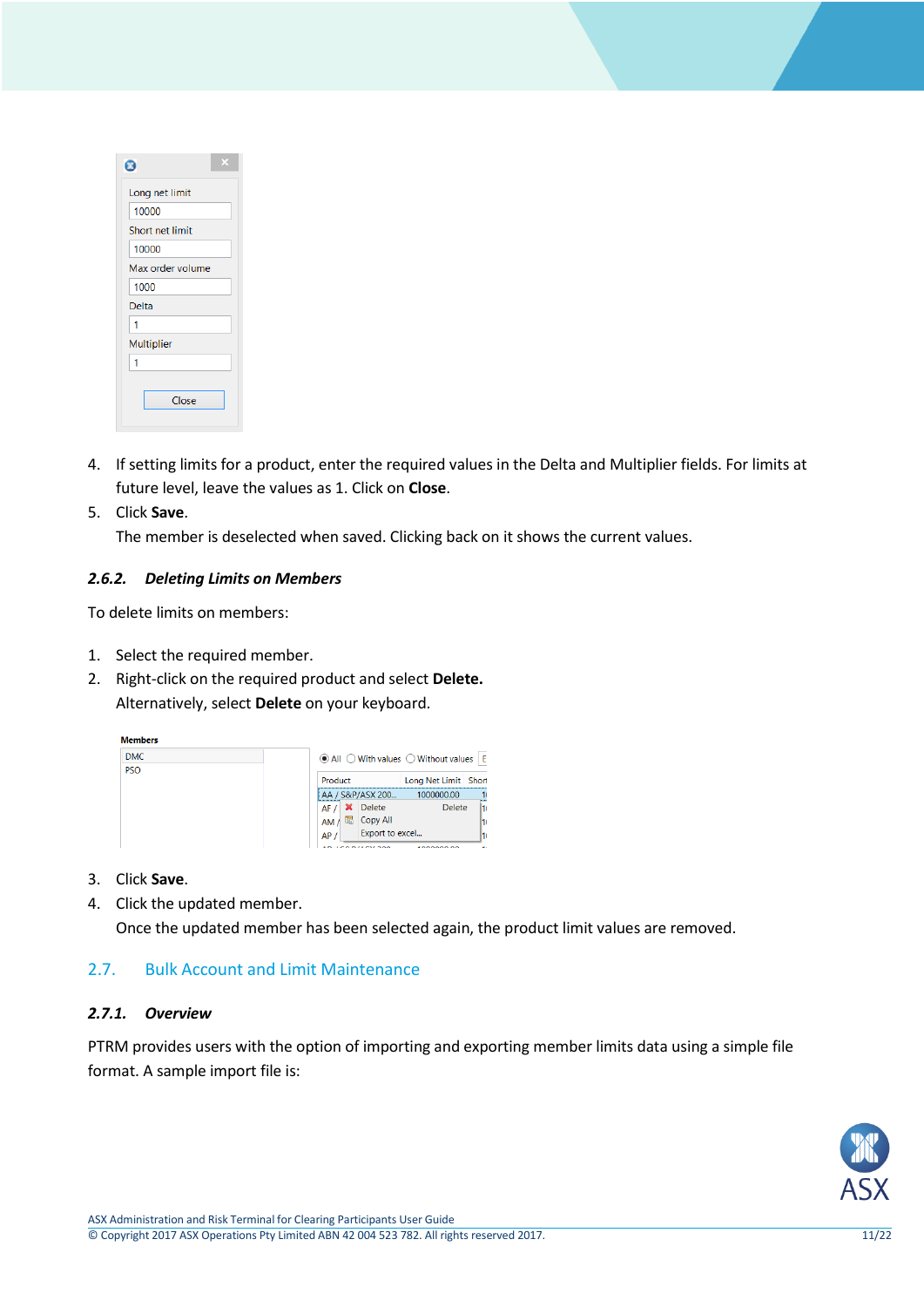#### **Lines 1-5**

Adding limits to Member DMC for products AA,AF,AM,AP & AR with 50000 long net limit, 50000 short net limit, 2000 Max Order Volume, 1 Delta, 1 Multiplier

## **Line 6-10**

Update limits for Member PSO for products, AA,AF,AM,AP&AR to 1000 long net limit, 1000 short net limit, 100 Max Order Volume, 1 Delta, 1 Multiplier

#### **Lines 11-14**

Update Limits for Member DMC for Products BN,BQ,BS & BV to 0 for long and short net limit, 9999 Max Order Volume, 1 Delta, 1 Multiplier. NOTE – This completely stops order entry for these products.

#### **Lines 15-18**

Updating Limits for Member PSO for products BN,BQ,BS & BV to 0.01 for Long and Short net limit, 9999 Max Order Volume, 1 Delta, 1 Multiplier. NOTE – This allows the Member to close any current positions in these products but not create any additional positions

#### <span id="page-11-0"></span>*2.7.2. File format*

The Administration and Risk Terminal for Clearing participants accepts and produces Comma Separated Value (CSV) files. The same format is used for both import and export of account data. A line describes a single member limit.

Import files specify an action to take - add, update or delete.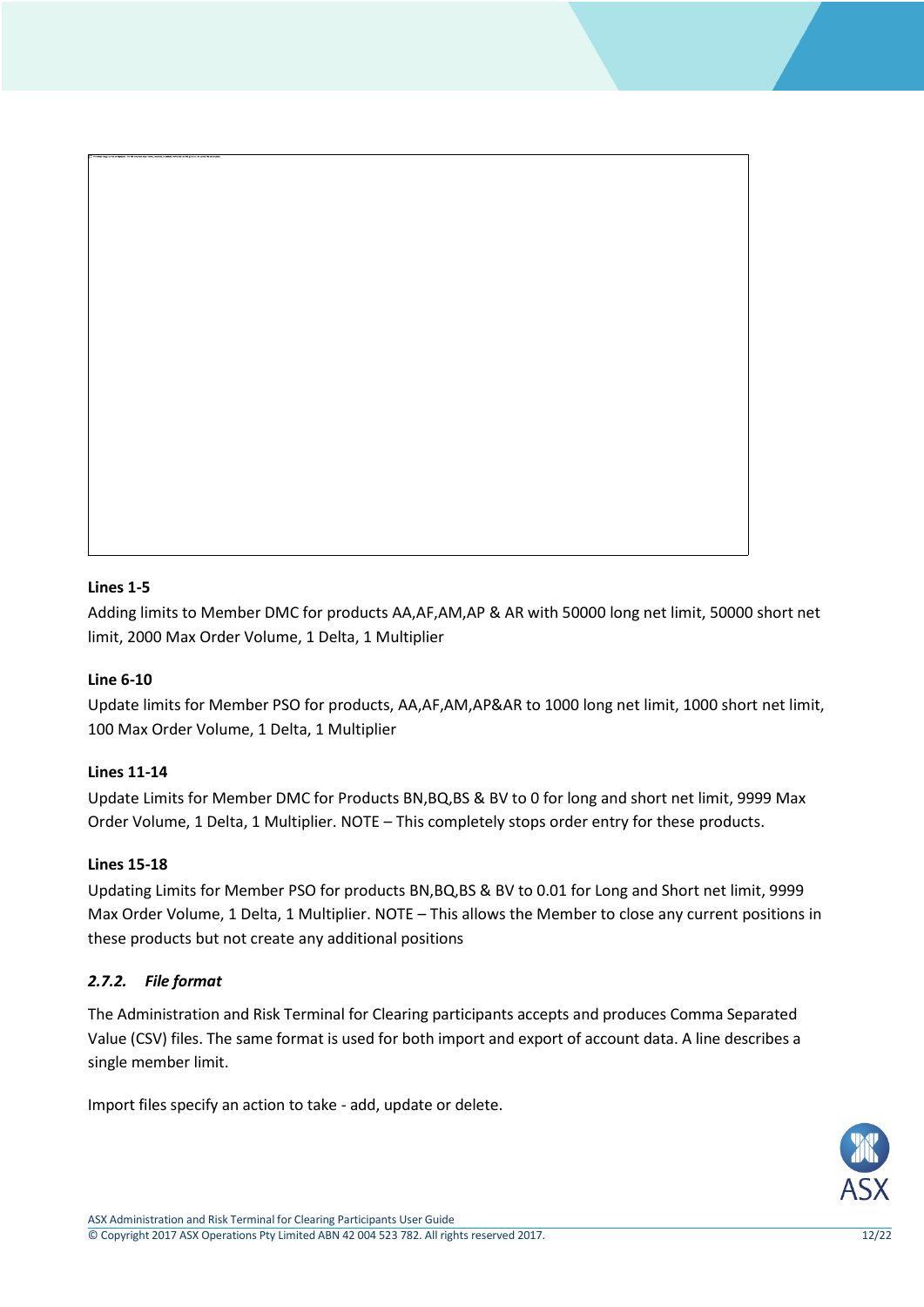**Column No Description Valid values Comments** 1 Type of instruction MEMLIMITS 2 Action to take A – Addition U – Update X – Delete The action column must be supplied on imported files. It is blank on exported files. 3 Member name Member name/s 4 Segment name E.g. AP-S, IB-S 5 Long Net Limit 6 Short Net Limit 7 Max Order Volume 8 Delta 9 Multiplier

The first three columns for both line types are as follows:

## <span id="page-12-0"></span>*2.7.3. Bulk Upload Accounts (Members) and Limits Steps*

Here are the steps to bulk upload accounts (Members) and limits via PTRM:

1. Select 'File' and 'Load Account Data…'



- 2. Select where the .csv file is located on your local PC and click 'Open'.
- 3. If errors are contained in the file, a popup will appear with 'Errors in file, do you want to proceed anyway?'. Click 'Yes' or 'No' as appropriate.

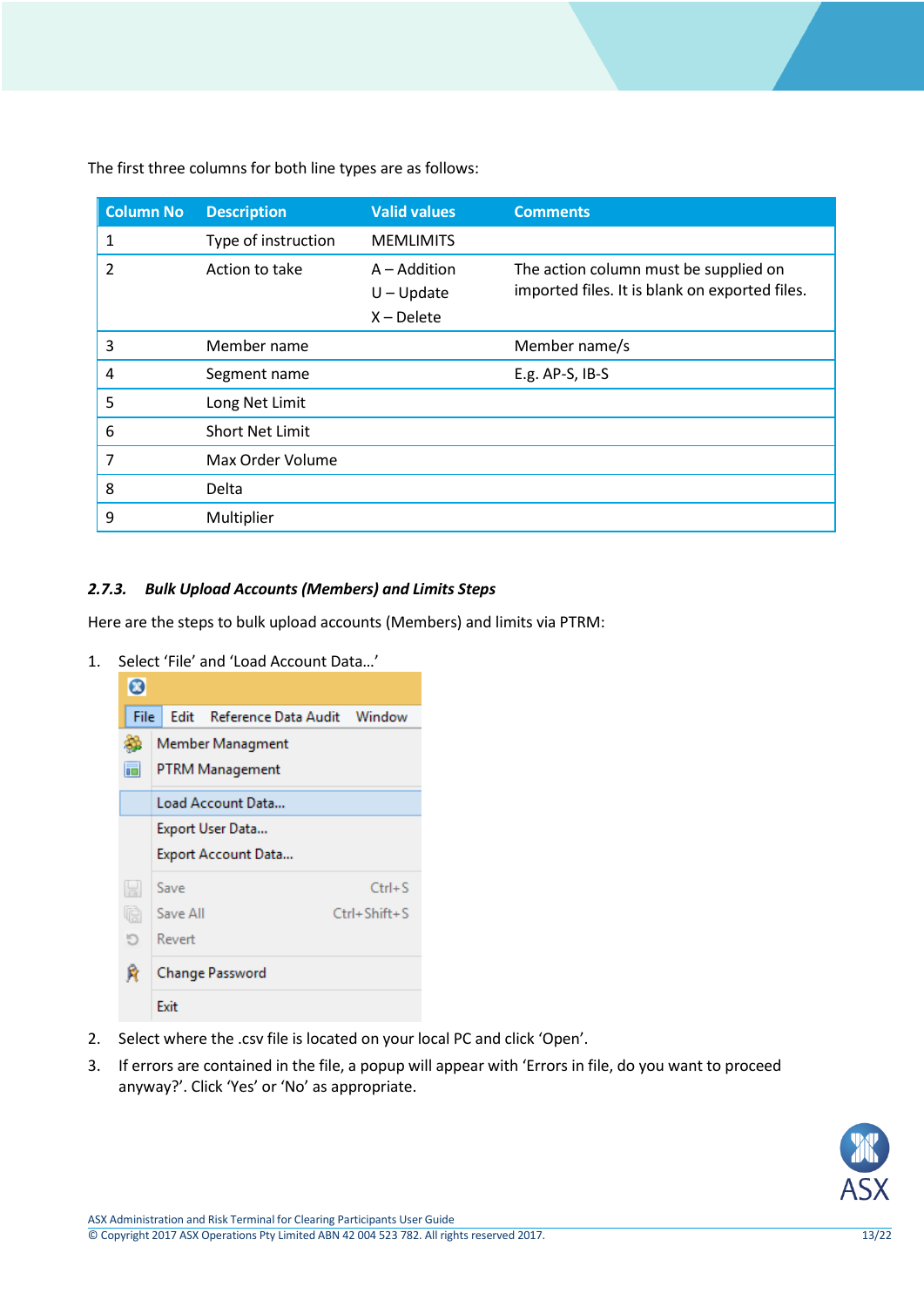4. A 'Result from updating PTRM data' window will appear showing all the successful and rejected uploads via the bulk file.

#### <span id="page-13-0"></span>*2.7.4. Bulk Export of Member Data*

To export member data:

1. Select **File, Export Account Data…**



2. Select a location and name for the file and press **OK**



#### **Note:**

All members are exported. It is not possible to export a single member.

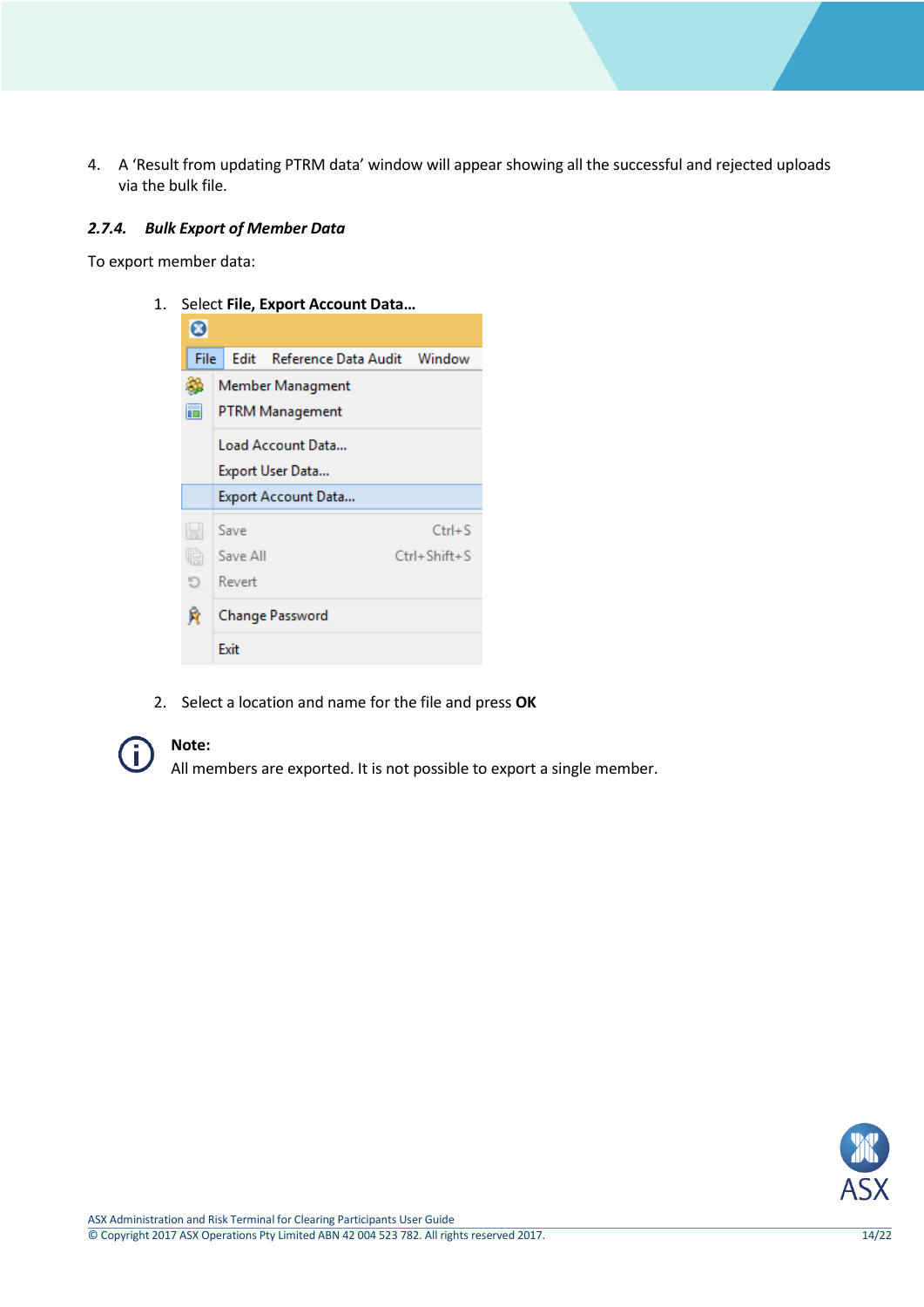# <span id="page-14-0"></span>**3. Member Exposure**

ART-C allows clearing participants to send requests to see their exposures at a Member level at any time. This allows clearing participants to work out exactly what exposure they have across a member.

# <span id="page-14-1"></span>3.1. Open Order and Position Summary Queries

To query one or more members:

- 1. Open the *PTRM* perspective in the *Exposure* view.
- 2. Click the required search criteria option.

Select **Member** and click **Send**. This displays the overall product positions for the member position limits.





#### **Notes:**

- This does not continuously update. To update, click **Send.**
- Position *limits* are reset to zero at the end of each Trading Date

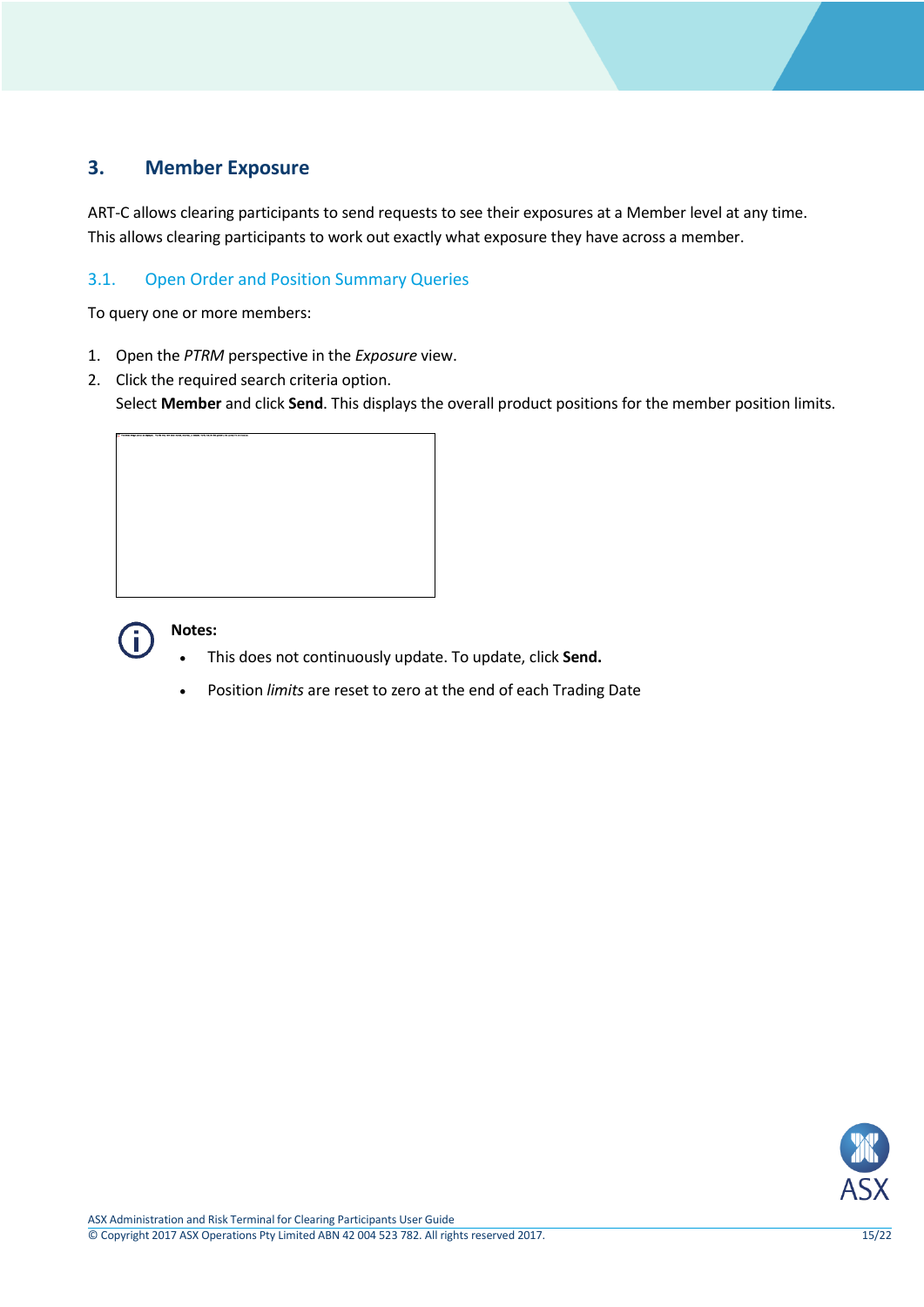# <span id="page-15-0"></span>**4. Member Management**

The Administration and Risk Terminal for Clearing participants provides functionality for managing members.

## <span id="page-15-1"></span>4.1. Disabling a member or member unit

Clearing participant members can disable a member or member unit that they are responsible for. This will disconnect any users of that member/member unit that are logged in, and remove all active orders for that member/member unit from the market.

To disable a member

- 1. Right-click the member/member unit in the Member perspective
- 2. Select Disable from the menu. Disabling a member/member unit will remove all active orders, disconnect all users if logged on and prevent them from logging on. This action can be useful in an emergency to prevent trading by unauthorised parties.





# **Notes:**

- This functionality is **only** available to clearing participant members
- Enabling a member/member unit can only be done by ASX.

## <span id="page-15-2"></span>4.2. Export of user data

Administration and Risk Terminal for Clearing participants provides functionality to export the list of users assigned to the clearer in the system.

#### <span id="page-15-3"></span>*4.2.1. File format*

User data is exported in Comma Separated Value (CSV) files. The format is as follows:

| <b>Column No Column name Comments</b> |                        |
|---------------------------------------|------------------------|
| User                                  | User id                |
| First name                            | First name of the user |

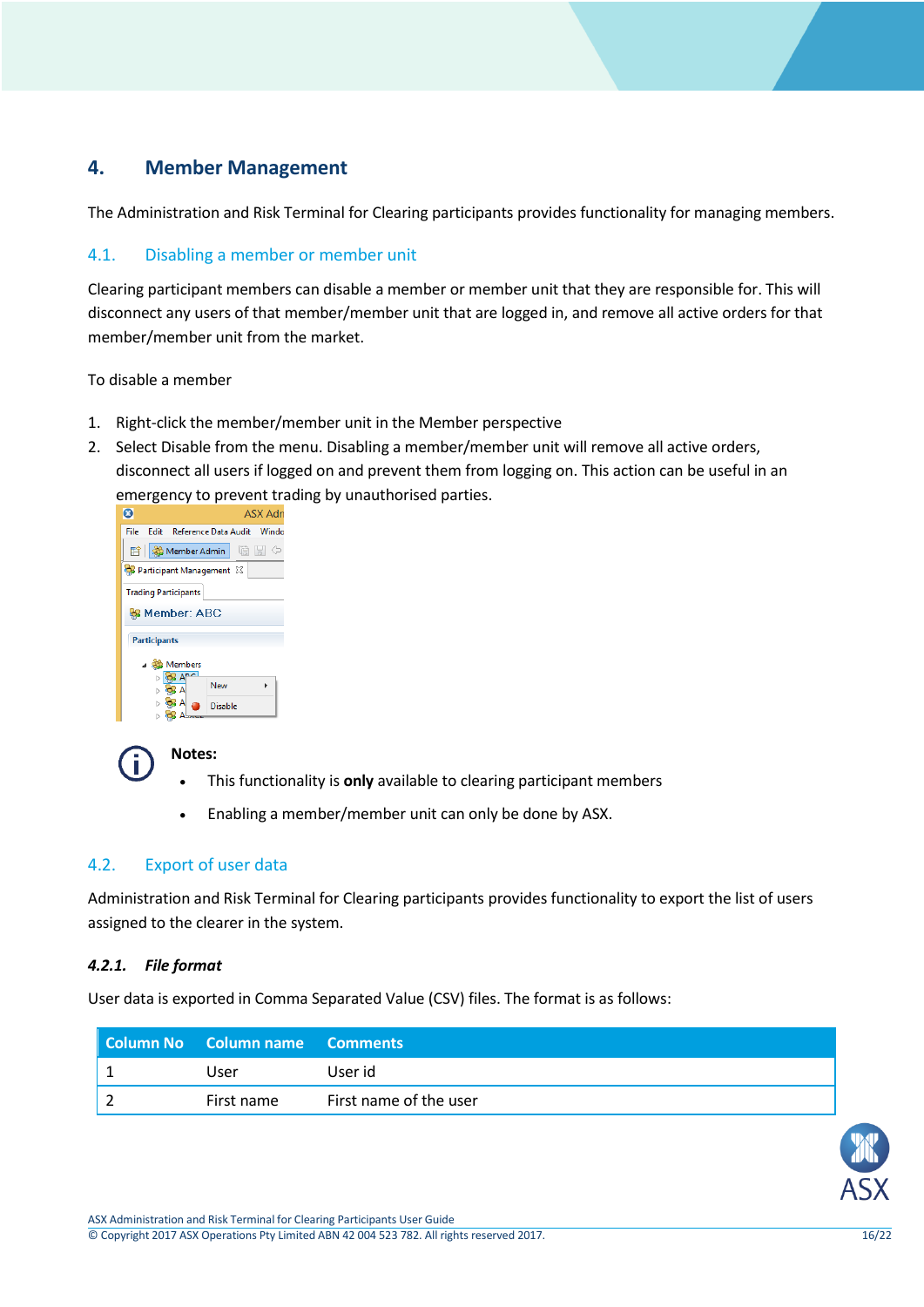| <b>Column No</b> | <b>Column name</b>  | <b>Comments</b>                                                                                                    |
|------------------|---------------------|--------------------------------------------------------------------------------------------------------------------|
| 3                | Last name           | Last name of the user                                                                                              |
| 4                | E-Mail              | E-mail address of the user                                                                                         |
| 5                | Phone<br>Number     | Phone number of the user                                                                                           |
| 6                | Member Firm         | Id of the member firm the user belongs to                                                                          |
| 7                | Member Unit         | Id of the member unit the user belongs to. Same as the member firm if<br>the user does not belong to a member unit |
| 8                | SOG Group(s)        | Comma separated list of SOG group names                                                                            |
| 9                | <b>TAP List</b>     | Trading access profiles assigned to the user                                                                       |
| 10               | <b>SAP List</b>     | Subscription access profiles assigned to the user                                                                  |
| 11               | Throttling<br>Limit | Number of transactions the user can place in one second                                                            |
| 12               | User Type           | Type of service user has access to. ART-C users are shown as GUI.                                                  |

The first line of the file is a header line containing the names of each column.

## <span id="page-16-0"></span>*4.2.2. Exporting user data*

To export all user data:

# 1 Select **File, Export User Data...**



2 Select a location and name for the file and press **OK**

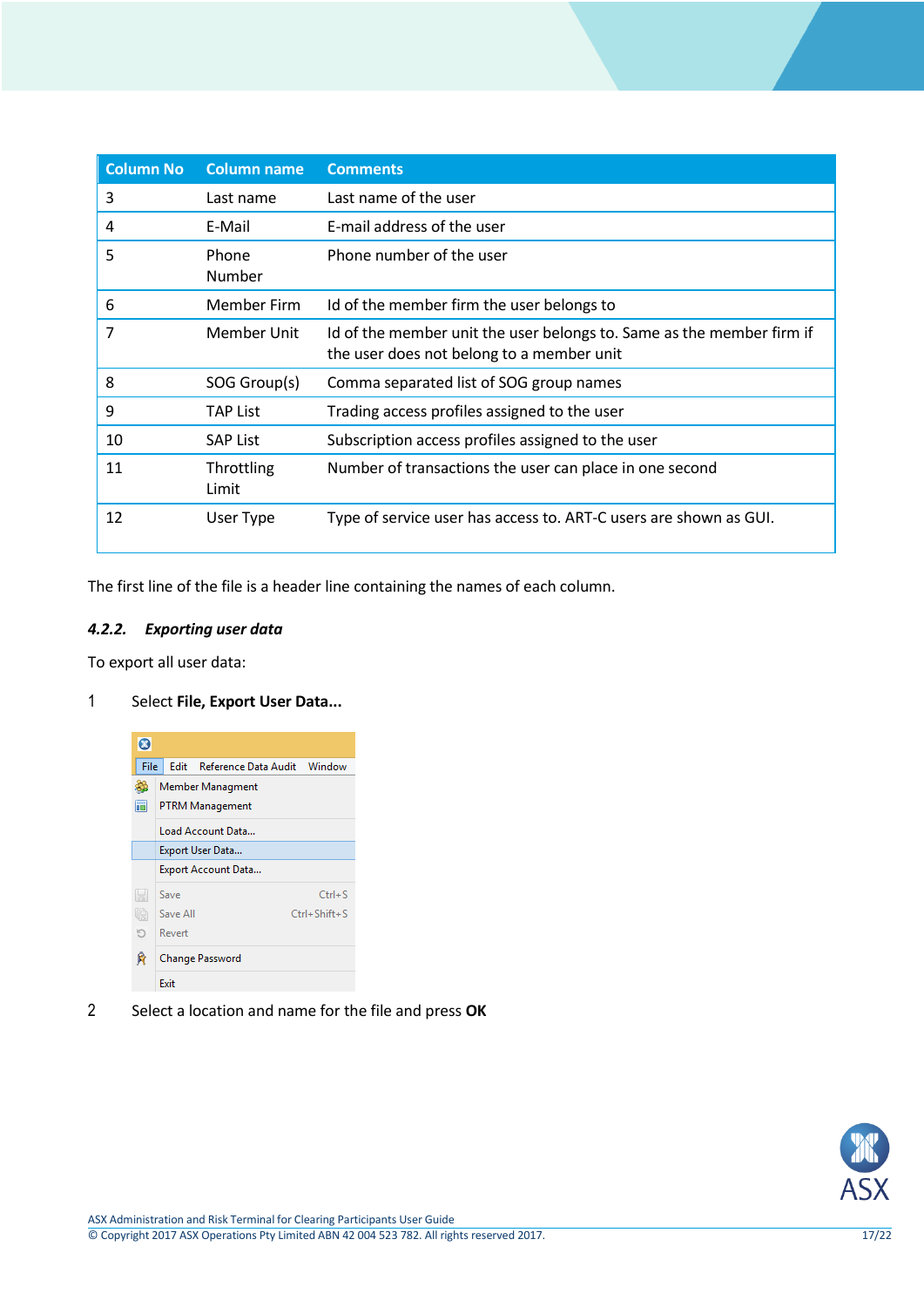# <span id="page-17-0"></span>4.3. Changing a user's password

Passwords can be updated for all users under the Member. This function can be used to unlock users who have entered their password incorrectly too many times and for those with expired passwords. To change a user's password:

- 1. Open the *Member Admin* perspective.
- 2. Select **Members > [***Member***]** to expand the tree structure in the *Trading Participants* frame.
- 3. Locate the required user and right-click on it

- 4. Select **Change Password For User**
- 5. Enter the new password in the **New Password** and **Confirm Password** boxes. Select **User has to change Password on next login** if required

| O                      | Change Password For User                                    |  |
|------------------------|-------------------------------------------------------------|--|
| <b>Change Password</b> |                                                             |  |
|                        | Please enter the fields below to have the password changed. |  |
| User: ABCCN            |                                                             |  |
|                        |                                                             |  |
| New Password:          |                                                             |  |
| Confirm Password:      |                                                             |  |
|                        | User has to change Password on next login                   |  |
|                        |                                                             |  |
|                        |                                                             |  |
|                        | OK<br>Cancel                                                |  |

6. Press OK.

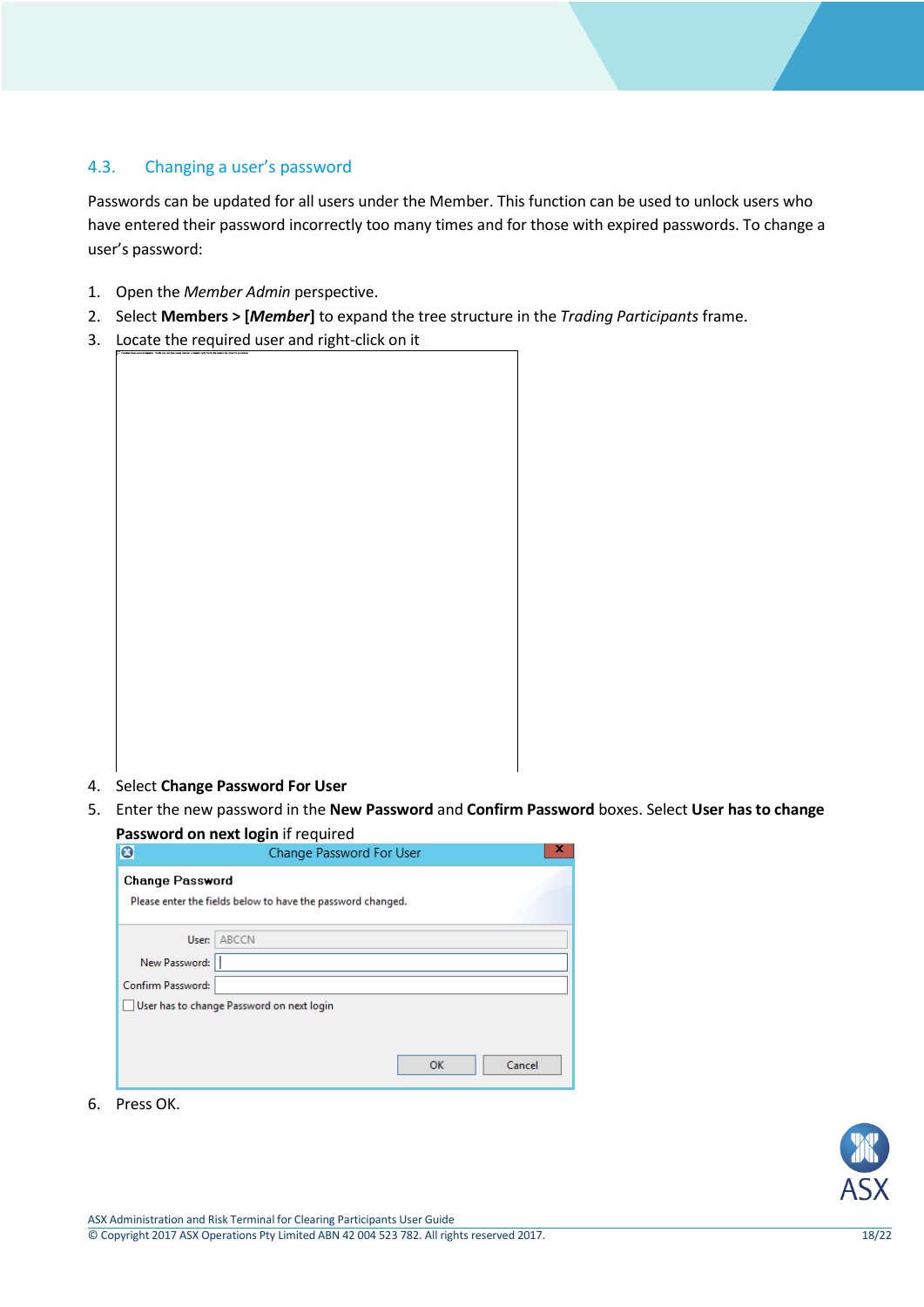

#### **Notes**:

The new password must meet at least three of the following criteria:

- Contain an English upper case character (A-Z)
- Contain an English lower case character (a-z)
- Contain a Hindu Arabic numeral (0-9)
- Contain one or more of the following non-alphanumeric, special characters: !@#\$%^&\*()\_+|~-=\`{}[]:";'<>?,./)
- Contain any character that is categorized as an alphabetic character but is not uppercase or lowercase; this includes characters from Asian languages.

Passwords must be a minimum of 8 characters in length.

Passwords are valid for 90 Days, and when reset must be different to the previous 12 passwords used.

The account will lock after 6 failed attempts.

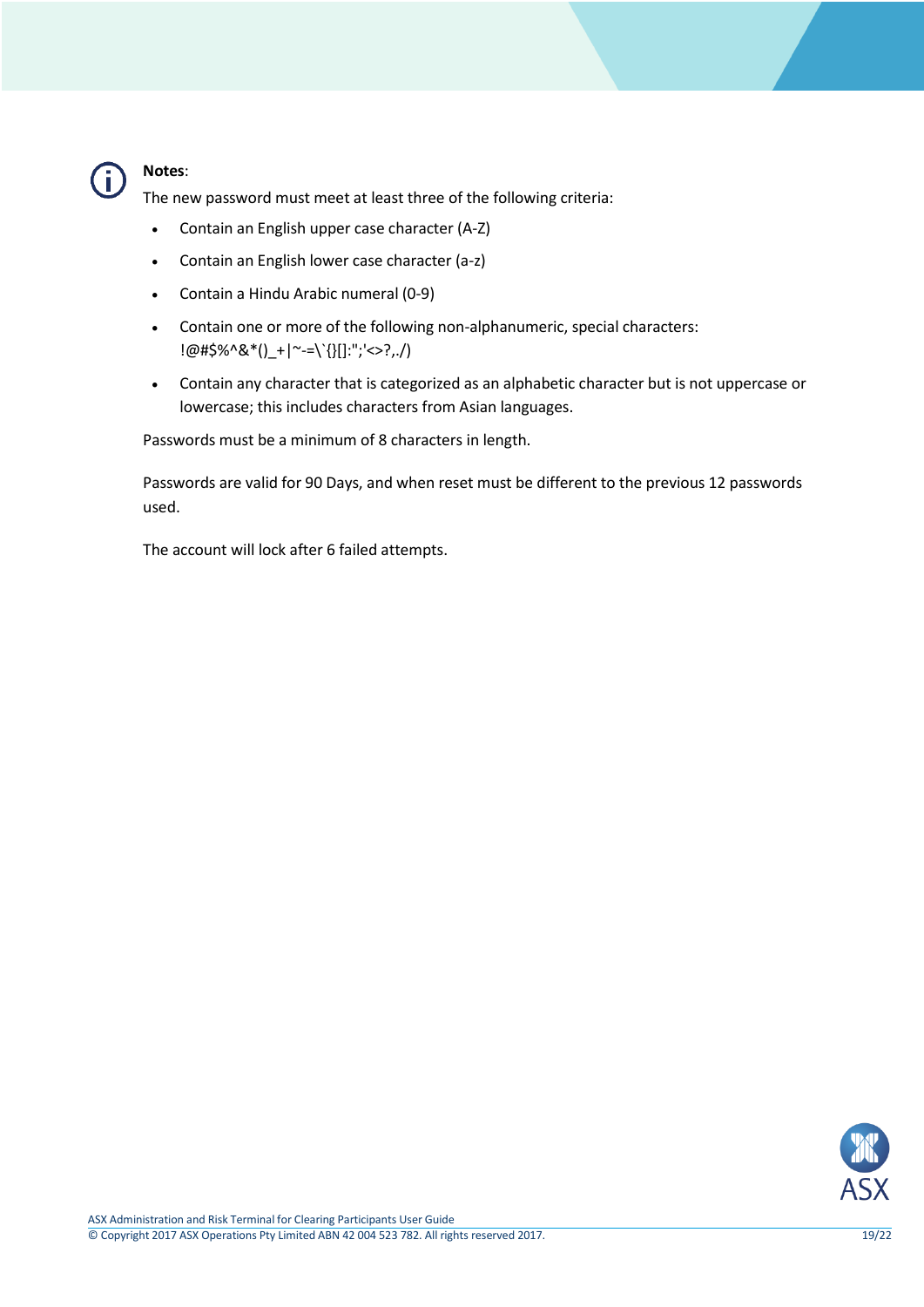# <span id="page-19-0"></span>**5. Reference Data Audit**

# <span id="page-19-1"></span>5.1. Reference Data Audit Queries

A Reference Data Audit query provides an audit trail of all changes made to members' limits.

To query data history:

#### 1. Open **Reference Data Audit** > **Query Reference Data History** perspective



- 2. Enter search criteria for these fields at the top of the screen:
	- **User** Risk Terminal User to be queried, e.g. DMCR2
	- **Data type** PreTradeRisk
	- **Action** Select individual checkboxes or select all for a blanket search, e.g. Add, Update, Remove
	- **ID** Member ID
	- **From** Query from date
	- **To** Query to date
	- **Send** Click **Send** to query the history

|      | File Edit Reference Data Audit Window Help |                                                                                               |                                                                      |                          |                                  |                               |
|------|--------------------------------------------|-----------------------------------------------------------------------------------------------|----------------------------------------------------------------------|--------------------------|----------------------------------|-------------------------------|
| 昏1   |                                            |                                                                                               |                                                                      |                          |                                  |                               |
|      |                                            |                                                                                               | <b>B</b> Participant Management <b>C</b> Query Ref Data History $\%$ |                          |                                  |                               |
| User | Data type<br>PreTradeR V                   | Action<br>$\blacktriangleright$ Add<br>$\triangledown$ Update<br>$\blacktriangleright$ Remove | Id                                                                   | <b>From</b><br>2/08/2017 | To<br>17/08/2017<br>$\checkmark$ | Reset<br>Send<br>$\checkmark$ |

The queried information appears in the middle section of the screen.



**Note:**

This does not continuously update. To update, click **Send.**

Drill down on the Data Type to expand information for that Member ID, e.g. DMC. This displays details, including TimeStamp, Action, Modified by, and Attributes changed for the selected member, e.g DMC

| Data Type                        | ID | TimeStamp               | Action |                | Modified by Attributes c |
|----------------------------------|----|-------------------------|--------|----------------|--------------------------|
| PreTradeRis PSO                  |    |                         |        |                |                          |
| $\blacktriangle$ PreTradeRis DMC |    |                         |        |                |                          |
|                                  |    | 2017-08-17T09:53:37.527 | Update | <b>MUNRO S</b> | accountLimi              |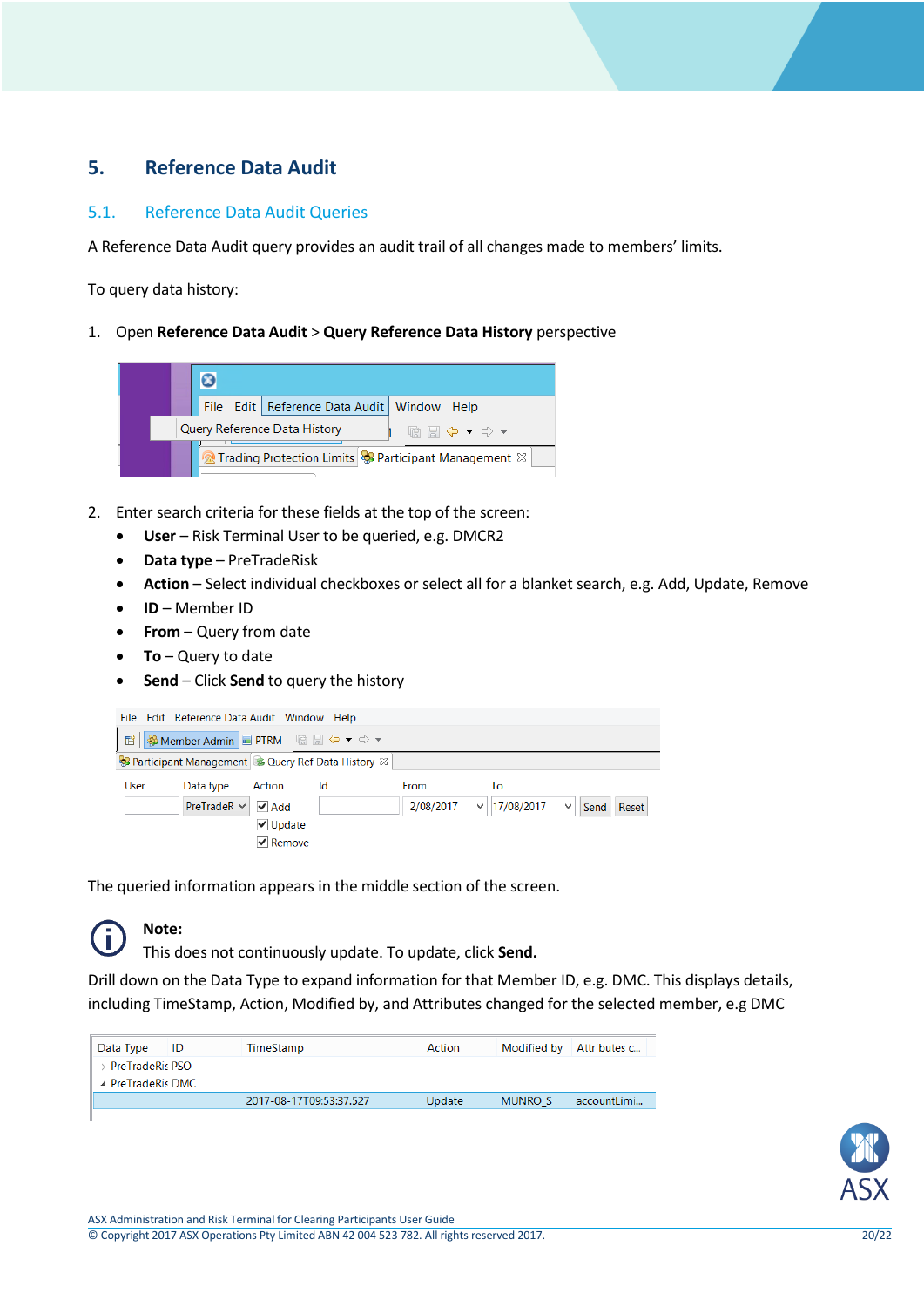To view additional information about each item returned from the above query, select a row in the list. Details of the change are displayed in the lower section of the screen.

| $\bullet$                                     |                                                                   |                |                 | ASX Admin Terminal - MUNRO S - NTP 27 |
|-----------------------------------------------|-------------------------------------------------------------------|----------------|-----------------|---------------------------------------|
| Edit Reference Data Audit Window Help<br>File |                                                                   |                |                 |                                       |
| Member Admin <b>III</b> PTRM<br>■             | 鳴圖◆▼◇▼                                                            |                |                 |                                       |
|                                               | <b>B</b> Participant Management <b>C</b> Query Ref Data History & |                |                 |                                       |
| Data type<br>User                             | Action<br>Id                                                      | From           | To              |                                       |
| $PreTradeR \vee$                              | $\blacktriangleright$ Add                                         | 2/08/2017<br>v | 17/08/2017<br>◡ | Reset                                 |
|                                               | <b>√</b> Update                                                   |                |                 | Send                                  |
|                                               | $\triangledown$ Remove                                            |                |                 |                                       |
|                                               |                                                                   |                |                 |                                       |
| Data Type<br>ID                               | TimeStamp                                                         | <b>Action</b>  | Modified by     | Attributes c                          |
| > PreTradeRis PSO                             |                                                                   |                |                 |                                       |
| ▲ PreTradeRis DMC                             |                                                                   |                |                 |                                       |
|                                               | 2017-08-17T09:53:37.527                                           | Update         | MUNRO_S         | accountLimi                           |
|                                               |                                                                   |                |                 |                                       |
| <b>Attribute</b><br>Old value                 | New value                                                         |                |                 |                                       |
| accountLimi 0.01                              | 1,000,000                                                         |                |                 |                                       |
| accountLimi 0.01                              | 1,000,000                                                         |                |                 |                                       |
| accountLimi 0.01                              | 1,000,000                                                         |                |                 |                                       |
| accountLimi 0.01                              | 1,000,000                                                         |                |                 |                                       |
| accountLimi 0.01<br>and the<br>0.04           | 1,000,000<br><b>A DOO DOO</b>                                     |                |                 |                                       |

In the above Query, the New Value is 1,000,000, meaning that the member, DMC has modified the limit from 0.01 to 1,000,000.

#### <span id="page-20-0"></span>5.2. Exporting Query Data

To export query data, right-click in the top section to select, copy, and paste the content into Excel**.**

| Data Type                     | ID        | TimeStamp  |  |
|-------------------------------|-----------|------------|--|
| $\rightarrow$ PreTradeRis PSO |           |            |  |
| ▲ PreTradeRis Di              | Copy<br>睡 | $Ctrl + C$ |  |



Note: Only content visible in the top half of the screen is copied to Excel.

To export all sections, take a print screen of the entire page.